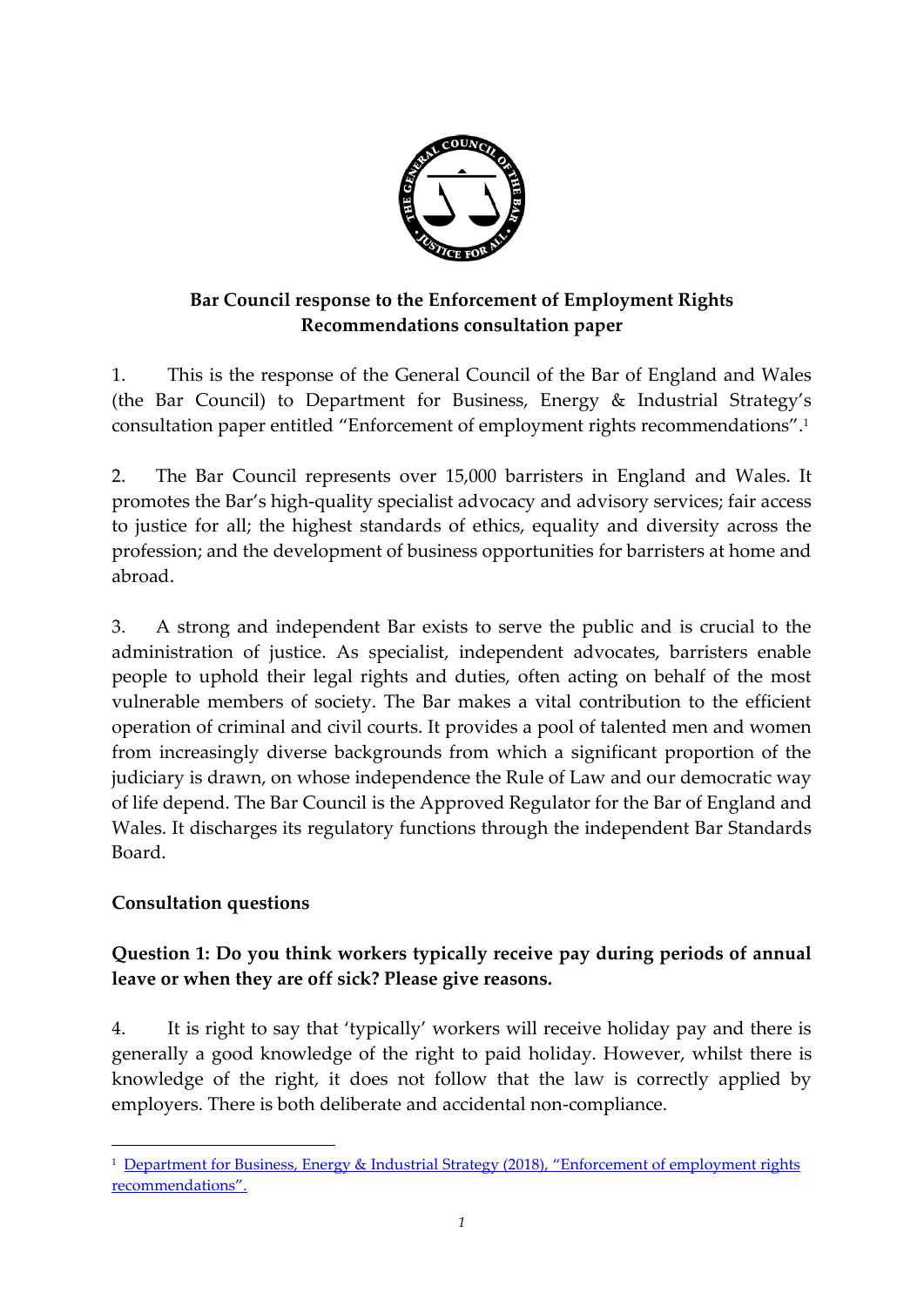5. In respect of sick pay, the Bar does not encounter this as an issue as frequently as it would in respect of holiday pay. That is not to say that there isn't an issue, simply that we do not encounter it as frequently as we encounter issues relating to holiday pay.

## **Question 2: Do you think problems are concentrated in any sector of the economy, or are suffered by any particular groups of workers? Please give reasons.**

11. There are sectoral issues in respect of holiday pay. By way of example:

11.1. Rolled-up holiday pay is prima facie in breach of the Working Time Regulations. In sectors such as higher education, we have seen rolled up holiday used in respect of hourly paid academic staff. This is because it is seen as more administratively convenient. It has also been used by employers where workers are on irregular shift or other work patterns.

11.2. Workers who undertake work on an ad-hoc basis or with a limited or zero hours contract are less likely to be provided with basic rights such as paid holiday or sick pay. Agency workers would also fall into this group.

# **Question 3: What barriers do you think are faced by individuals seeking to ensure they receive these payments?**

12. The starting point with any right should be the ability to access quality advice and to have the ability to take steps to meaningfully enforce that right.

13. It requires repeating time and again that if someone has access to good quality advice they are more likely to take steps to enforce a meritorious right and less likely to take issue on a point without merit.

14. Now that Tribunal fees are gone, there will be an increased opportunity for individuals to take steps to enforce their rights, particularly over holiday pay.

15. Individuals would also benefit from a greater awareness of their basic rights. Campaigns – such as those used for the auto-enrolment of pensions – could usefully be adopted to highlight awareness of the availability of these basic rights to workers and not just those on permanent contracts of employment.

16. Some (though not a majority) individuals take the view that they would rather 'move on' than take steps to obtain sums in the hundreds of pounds. Where an employer is legally represented, the employee can sometimes feel 'at sea' in the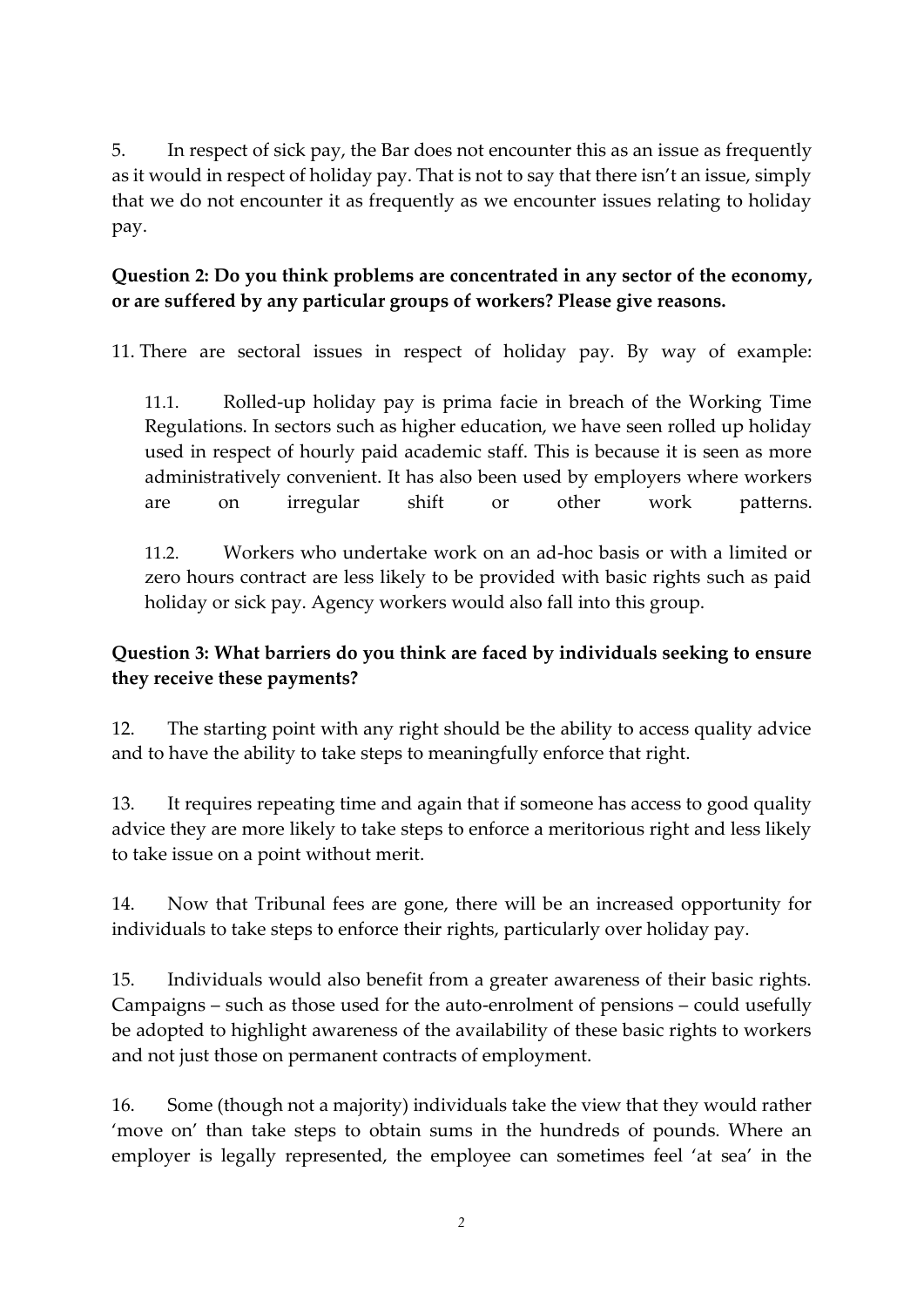litigation and may be more likely to cease pursuing monies to which he or she is entitled.

#### **Question 4: What would be the advantages and disadvantages for businesses of state enforcement in these areas?**

17. If the system were to be effective, enforcement by a third party could be cost effective and possibly less stressful for the individual concerned. It would also be an opportunity for enforcement action to be taken on a wider scale.

18. The disadvantage would come from having an ineffective system. There is mixed anecdotal evidence about the current NMW enforcement regime with HMRC. It is possible to find examples where it has worked well, but that inevitably cannot identify the cases that have been missed or not taken up.

19. It would be particularly problematic if an ineffective scheme were set up, underfunded and without the necessary skills. Such a scheme would inevitably miss the good cases and take up time pursuing the bad cases. In short, such a scheme should only be contemplated if it were to be funded properly, continued to be funded, and staffed with knowledgeable individuals. If this was not possible, then it would be better not to have third party enforcement.

## **Question 5: What other measures, if any, could government take to encourage workers to raise concerns over these rights with their employer or the state?**

| include:        | would |        | points  | action |    | key         | 20. The |
|-----------------|-------|--------|---------|--------|----|-------------|---------|
| campaigns       |       |        |         |        |    | Information | 20.1.   |
| representation. | and   | advice | quality | good   | to | Access      | 20.2.   |

20.3. Clear anti-victimisation (detriment) provisions applying to the broader definition of 'worker'. For example, s.45A ERA 1996 applies in respect of a WTR complaint; this could be broadened to cover all basic rights. It would not be extending unfair dismissal protection through the back door as it would only relate to protection for enforcing a basic right and

20.4. Penalties for maverick employers who close down businesses and set up phoenix companies to avoid paying employees.

**Question 6: Do you agree there is a need to simplify the process for enforcement of employment tribunals? (yes/no /please give reasons)**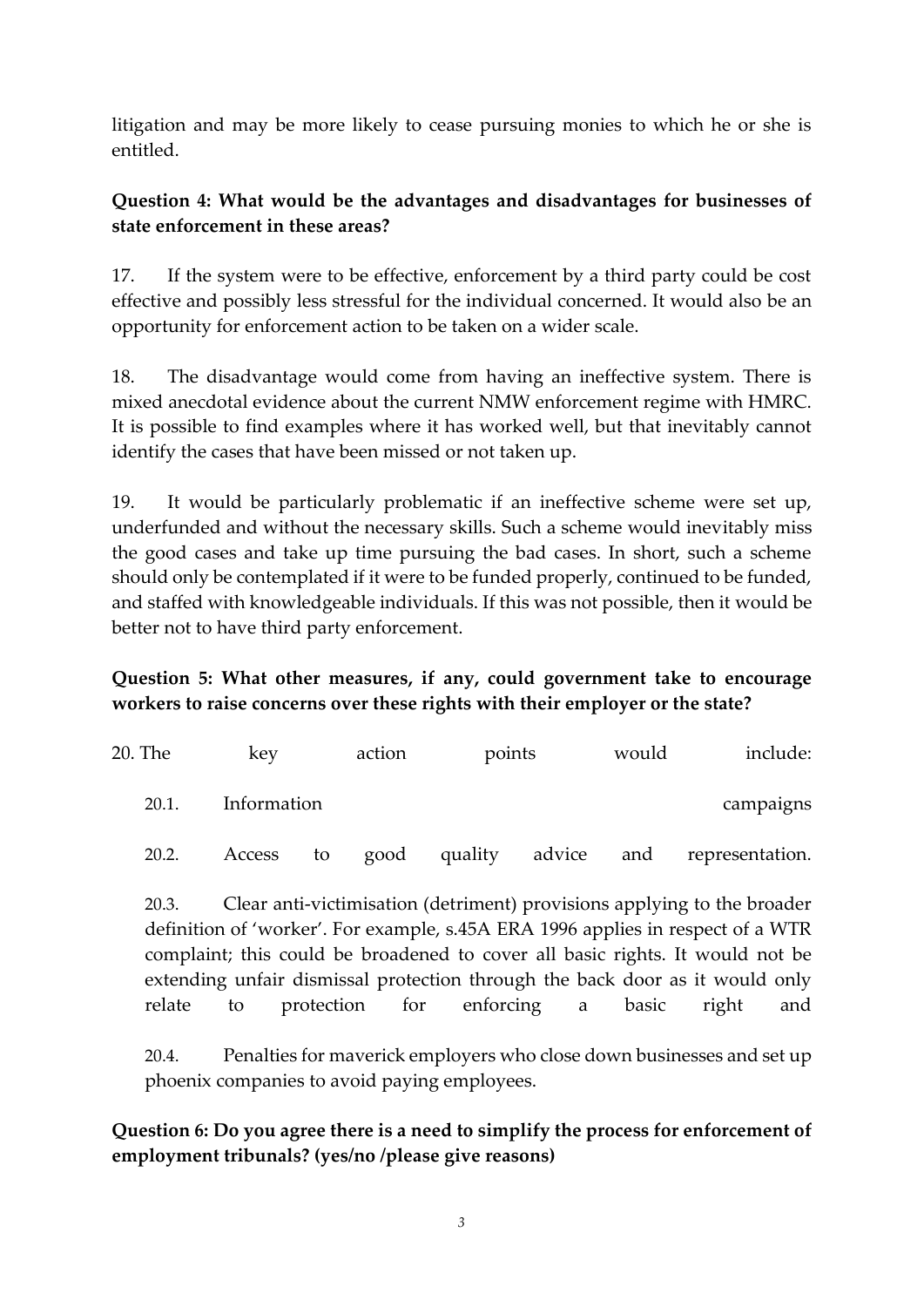21. Yes. The fast track system is welcome, but more can be done to promote its availability.

22. There is an underlying problem with enforcement and the methods available to individuals and companies to avoid paying judgment debts. The extent to which a HCEO or administrator is willing to look at assets being transferred from one individual to another or from one company to another is variable. A wider consultation looking at enforcement of Judgment debts generally, directors' duties and insolvency/company law would be worth considering.

**Question 7: The HMCTS enforcement reform project will improve user accessibility and support by introducing a digital point of entry for users interested in starting enforcement proceedings. How best do you think HMCTS can do this and is there anything further we can do to improve users' accessibility and provide support to users?** 

23. The link for such a scheme should be prominently displayed when the judgment is sent out. That way both parties will be aware of its existence and the ability to enforce a Tribunal judgment. It may prompt payment from the paying party.

## **Question 8: The HMCTS enforcement reform project will simplify and digitise requests for enforcement through the introduction of a simplified digital system. How do you think HMCTS can simplify the enforcement process further for users?**

24. With any digital system, it requires the information entered to be accurate and informative. Users should be able to see the specific stage of enforcement and the specific action being taken. If the update simply states that it is "being enforced", over a period of time, this is unlikely to be of use.

# **Question 9: The HMCTS enforcement reform project will streamline enforcement action by digitising and automating processes where appropriate. What parts of the civil enforcement process do you think would benefit from automation and what processes do you feel should remain as they currently are?**

25. It should be possible to process the initial request and to view updates online.

26. A paper system should remain available for those who are not able to use an online system effectively.

**Question 10: Do you think HMCTS should make the enforcement of employment tribunals swifter by defaulting all judgments to the High Court for enforcement or should the option for each user to select High Court or County Court enforcement remain?**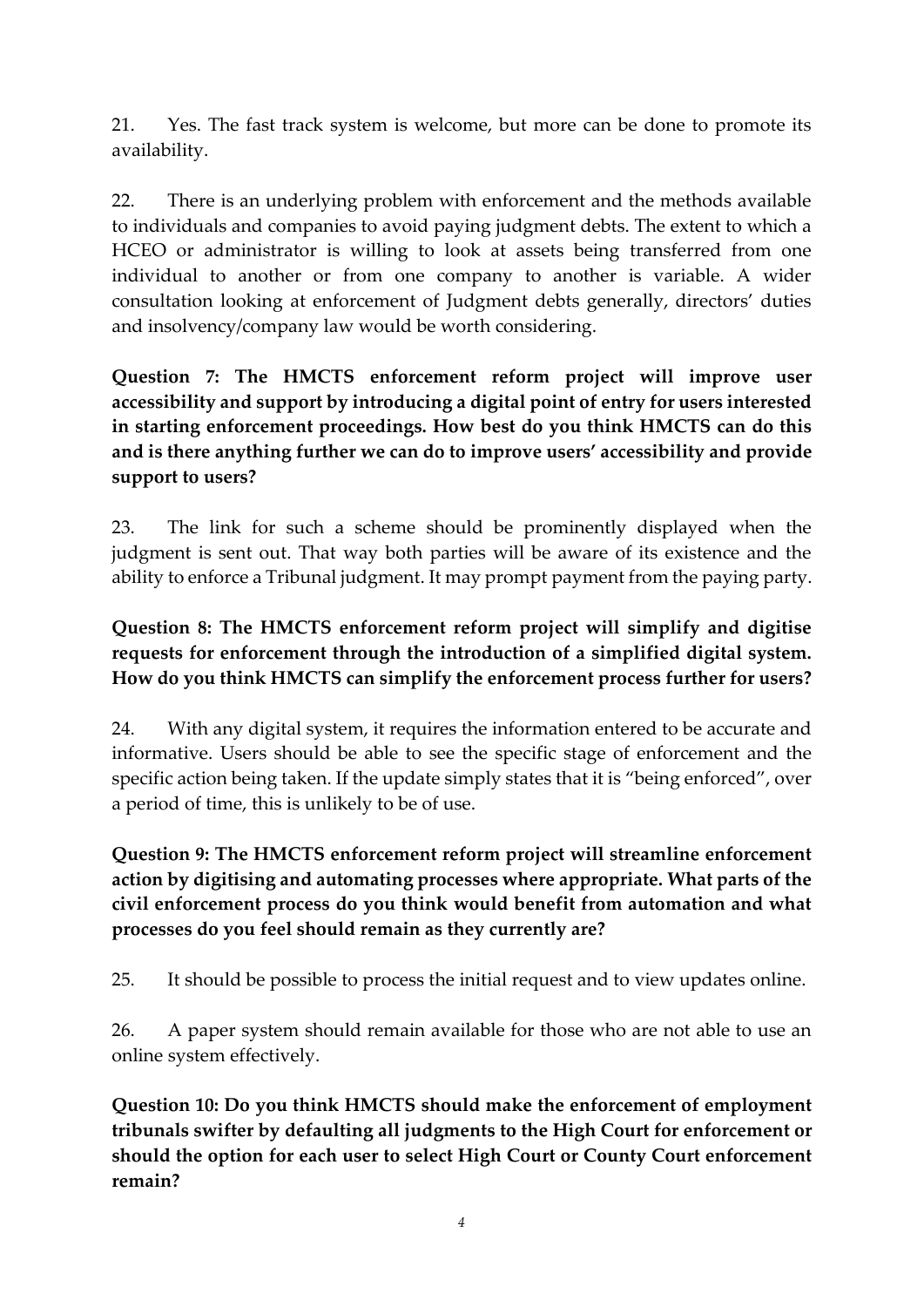27. The presumption should be for High Court enforcement, with the option to use County Court only if a specific request is made.

## **Question 11: Do you have any further views on how the enforcement process can be simplified to make it more effective for users?**

28. No.

**Question 12: When do you think it is most appropriate to name an employer for non-payment (issued with a penalty notice / issued with a warning notice/ unpaid penalty/ other)? Please give reasons.** 

29. The period should be sufficient to ensure that anyone who has paid by the deadline is not caught up in it. A date relatively soon after a failure to pay is desirable as the purpose of the measure is to ensure compliance.

## **Question 13: What other, if any, representations should be accepted for employers to not be named? Please give reasons.**

30. The main reason advanced will be the suggestion that the case is subject to appeal. It is impossible to distinguish between meritorious appeals and timewasting appeals as only the EAT is in a position to do that.

31. It can take many months for a notice of appeal to be drafted and for it to be initially considered on the sift by the Employment Appeal Tribunal. If a case has got through the sift, an employer should not be on the list until the appeal is determined.

32. Whilst an outstanding appeal does not prevent enforcement of an ET award, it is possible to seek a stay from the civil courts of enforcement pending an appeal. Many individuals who know that a judgment is being appealed do not enforce, as they do not wish to go to the additional costs of enforcing a judgment subject to appeal.

## **Question 14: What other ways could government incentivise prompt payment of employment tribunal awards?**

## N/A

**Question 15: Do you think that the power to impose a financial penalty for aggravated breach could be used more effectively if the legislation set out what types of breaches of employment law would be considered as an aggravated breach?**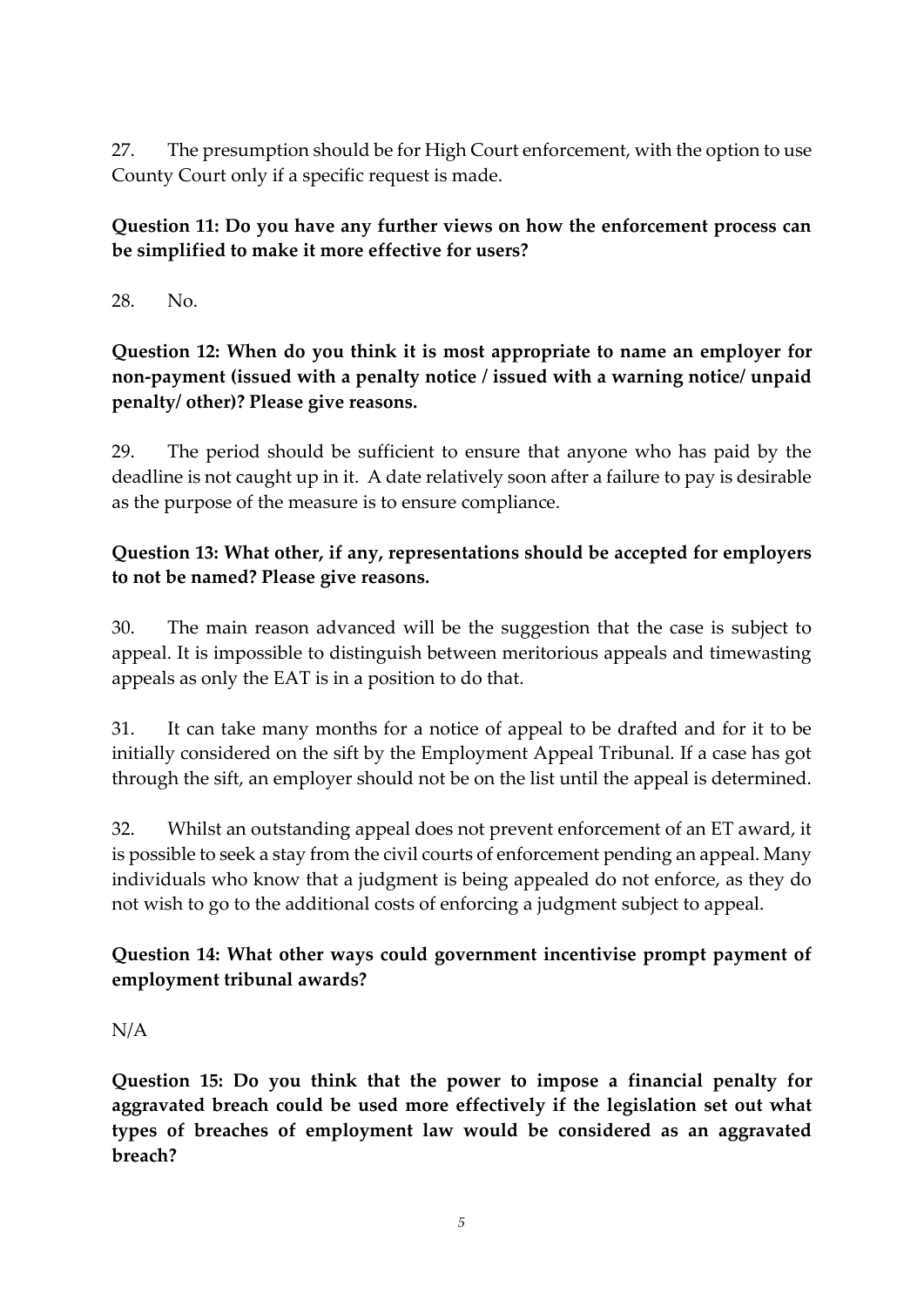33. No. This is a power that should be used sparingly. It is draconian and sits outside the normal scope of employment rights.

#### **Question 16: Is what constitutes aggravated breach best left to judicial discretion or should we make changes to the circumstances that these powers can be applied?**

34. It is better that such matters are left to judicial discretion. Since the power is to be used sparingly, the Judge will be able to recognise an appropriately serious case when they see it.

#### **Question 17: Can you provide any categories that you think should be included as examples of aggravated breach?**

35. Essentially, the power would be at its most effective when used relating to cases of similar fact/repeated breaches, particularly where the remedy available to the Claimant is a declaration but with limited or zero compensation.

## **Question 18: When considering the grounds for a second offence breach of rights who should be responsible for providing evidence (or absence) of a first offence? Please give reasons for your answer.**

36. As a general principle, the person making the assertion should be the one required to prove the assertion. This does not prevent the offending party being asked about previous events or being required to disclose such events.

**Question 19: What factors should be considered in determining whether a subsequent claim is a 'second offence'? e.g. time period between claim and previous judgment, type of claim (different or the same), different claimants or same claimants, size of workforce etc.** 

37. Different Claimants should not be a distinguishing factor. There will be some mitigation or aggravation in respect of the size of the employer, but this should factor into the general discretion.

**Question 20: How should a subsequent claim be deemed a "second offence"? e.g. broadly comparable facts, same or materially same working arrangements, other etc.** 

38. The most compelling factors will be similar facts relating to similar rights. A less compelling but relevant factor would be evidence of wilful breaches of the law, albeit relating to different rights.